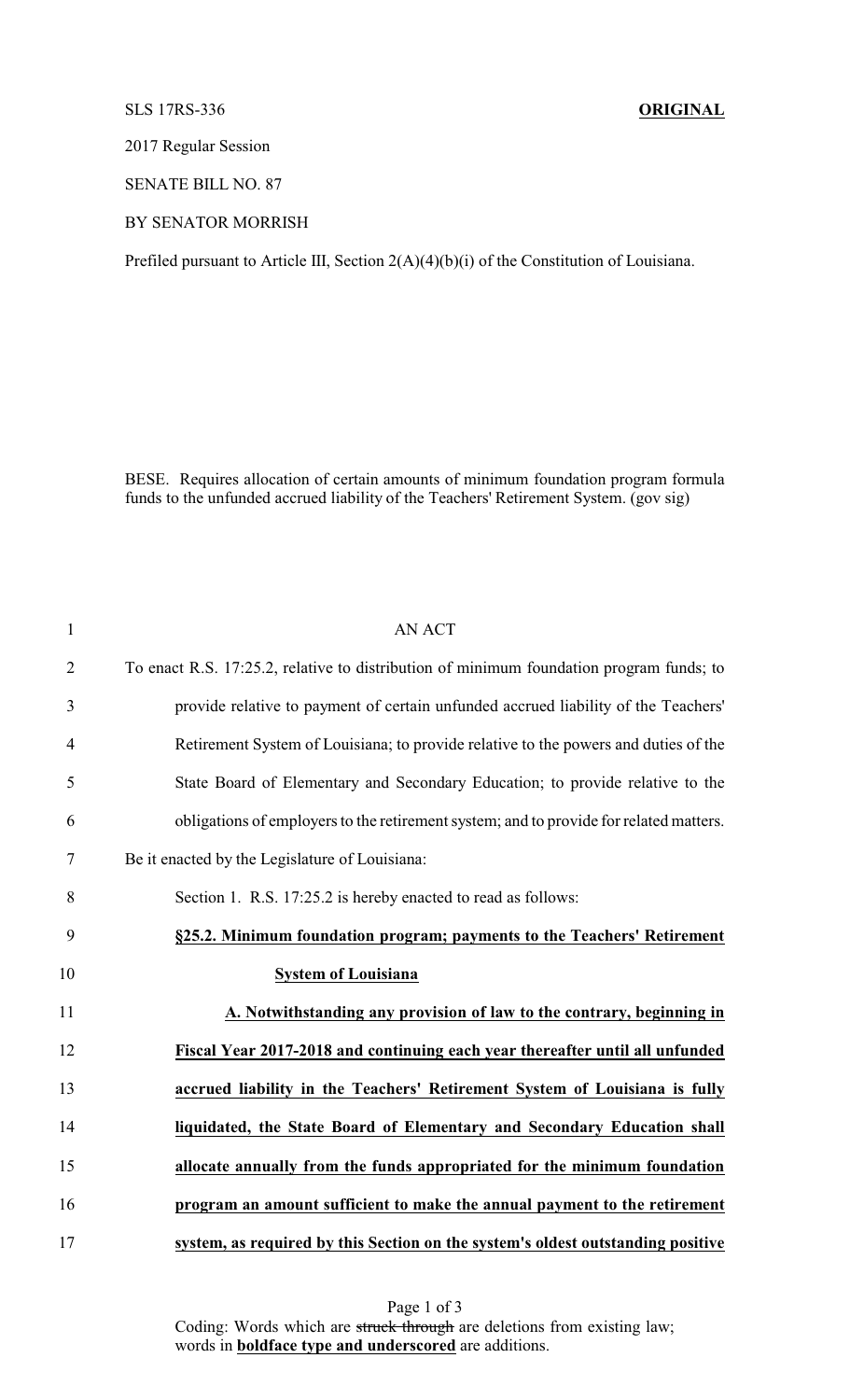**amortization base, on behalf of all employers receiving funds through the minimum foundation program formula. B. The Teachers' Retirement System of Louisiana shall annually determine the amount of the midyear amortization payment on the oldest outstanding positive amortization base, provided in the most recent system valuation adopted by the Public Retirement Systems' Actuarial Committee, which reflects the percentage of the payment allocated to elementary and secondary education employers. The retirement system shall annually invoice the state Department of Education for this amount. C. The state Department of Education shall divide the amount invoiced into twelve equal payments and on a monthly basis directly transmit to the retirement system the amount allocated on behalf of all employers receiving funds through the minimum foundation program formula. D. The minimumfoundation programfunding allocations which remain, following the direct payment of the unfunded accrued liability retirement costs required by this Section, shall be distributed and used as otherwise provided by law and the formula approved by the legislature. E. Each employer that receives minimum foundation formula funds and that employs contributing members of the Teachers' Retirement System of Louisiana shall be liable to the retirement system for the balance of amounts due pursuant to R.S. 11:102.** Section 2. This Act shall become effective upon signature by the governor or, if not signed by the governor, upon expiration of the time for bills to become law without signature by the governor, as provided by Article III, Section 18 of the Constitution of Louisiana. If vetoed by the governor and subsequently approved by the legislature, this Act shall become effective on the day following such approval.